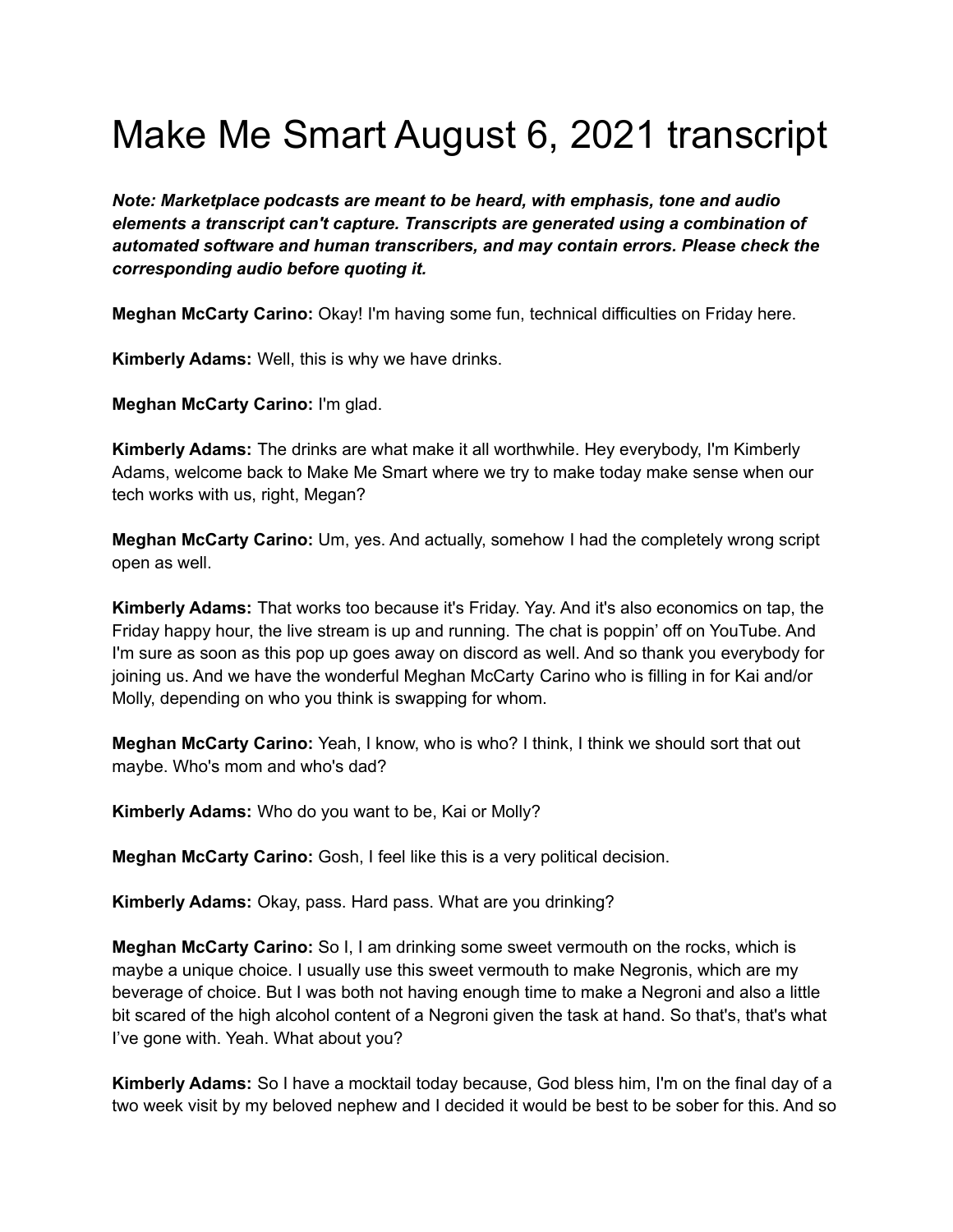I have a mocktail. And I got a recommendation and, oh my gosh, I've just closed my Twitter, but it is from somebody in Sedona, Arizona, whose name I'm going to find before this is over, who suggested a fauxmosa, like faux Mimosa, so it's just orange juice and club soda. But she suggested that I add like something to spice it up. So of course I put in some orange and fig bitters and some cherries that I had, so it's orange juice, club soda, orange fig bitters, and cherries, and it's delicious.

**Meghan McCarty Carino:** That sounds--I need to get some of these orange fig bitters. What do you usually use that for?

**Kimberly Adams:** Everything. Everything. Everything is better with orange fig bitters. Alright, so.

**Meghan McCarty Carino:** Especially the news.

**Kimberly Adams:** The news, the news, especially if it's gonna be like you yesterday, which for the love of God, please, not.

**Meghan McCarty Carino:** Okay, I know. I said, I said after that, just call me extinction event Meghan.

**Kimberly Adams:** We all have to have our nicknames. So, but we are going to do some news, then we're going to play the wonderful game half full, half empty. So Meghan, do you want to start this time and maybe like not take us into the abyss? But, you know, as one does.

**Meghan McCarty Carino:** I mean, the abyss is open and it's just like waiting for me to go in. So I go there, but no, today, I think, I think I'm like a little bit more chill today. So I have done a lot of reporting as Marketplace's workplace reporter about sort of the ways the pandemic has changed where people are living because they can now work from anywhere. And so we've seen, you know, these kinds of migrations out of the biggest, most expensive, densest cities, people buying houses sort of out in the country, in the exurbs, towards the fringes of, you know, kind of big cities. And today in the San Francisco Chronicle, there was an article about how specifically like in California, but I would imagine this applies to many places, but a lot of people moved out of the San Francisco Bay Area and moved to kind of like the Sierras, the Sierra foothills, kind of these rural areas, which are now facing all of these fire dangers. There's, you know, the, the big fire that's happening in Placer County right now in California. It's, I think it's like the ninth biggest fire in California state history at this point, or the sixth biggest. It's a really weird--okay.

**Kimberly Adams:** It just gets worse and worse and worse.

**Meghan McCarty Carino:** Yeah, I think, I think perhaps I haven't been keeping up with its ascension through the rankings well enough, but yeah, so but you know, I mean, we're in the middle of one of the worst droughts in recorded history throughout the West and these areas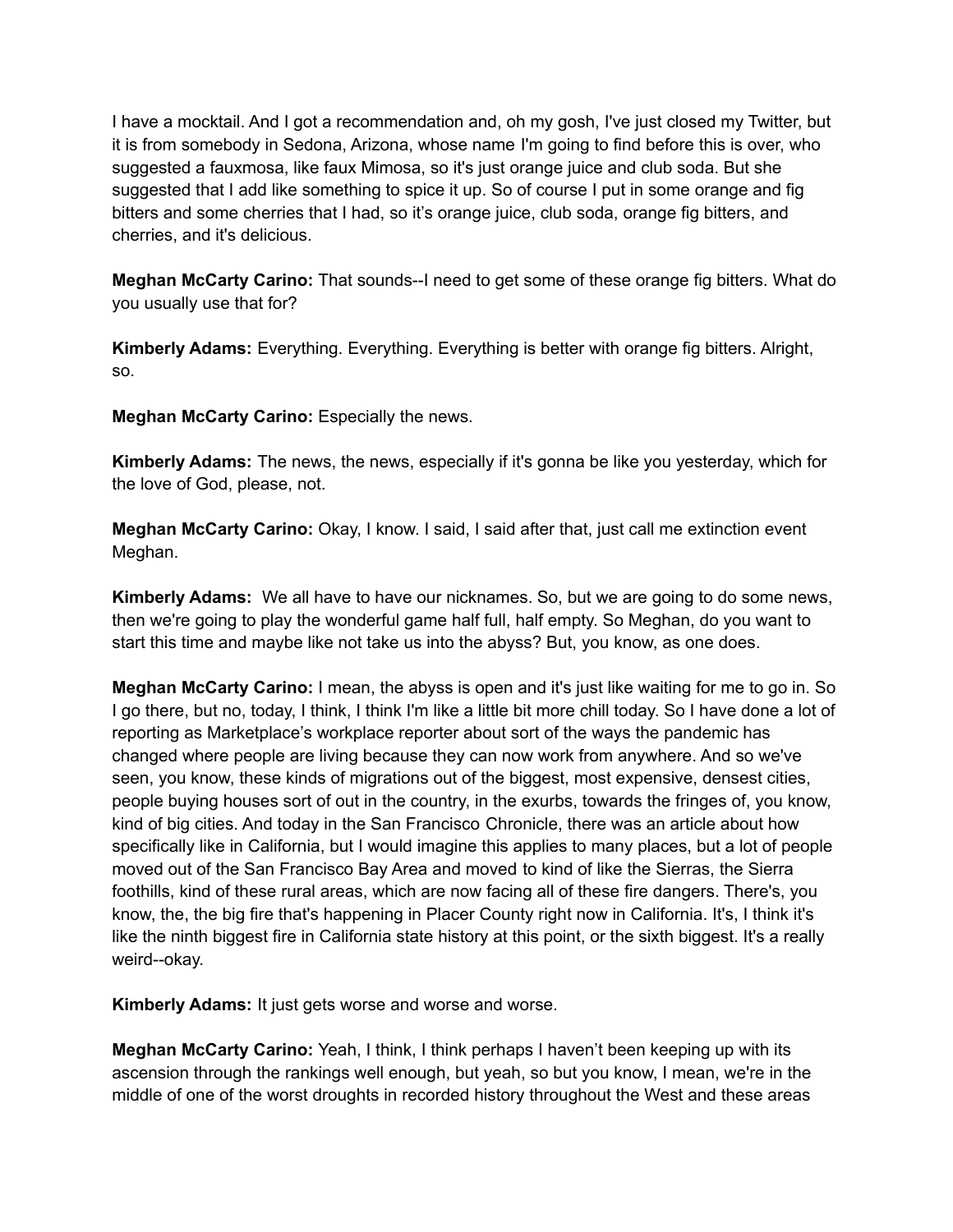where many people moved from expensive coastal cities are experiencing this, you know, this summer have experienced record heat waves, of course, not only limited to the inland areas, but climate change issues are affecting many of the areas that have seen a lot of growth with remote work and people moving out of cities. And this is just, you know, it's, I think it's just starting to be grappled with as, as you know, fire season is upon us. And we've had these crazy high temperatures. But some of the counties in California that have seen the biggest growth from people moving from the most expensive places where no one can afford to live and have space to have a home office are the very places that are seeing some of the worst effects of climate change right now.

**Kimberly Adams:** Right, because this is really running up against, you know, our wonderful colleague, Amy Scott, housing, and affordability, and where the jobs are, because it's all well and good to say don't move to these areas. But if you can't afford to live where the jobs are, and housing is in short supply, and it's expensive to build, like, what, what are the options, especially as we are in this climate crisis? But, but tell me in all of these articles that you have many, many of them, that there are some solutions, perhaps, strategies to mitigate?

## **Meghan McCarty Carino:** Sorry.

### **Kimberly Adams:** Okay, anyway!

**Meghan McCarty Carino:** No, I mean, so certainly there are, you know, efforts to build more sustainably in the face of fire and stuff like this, but I really think this is kind of, it's a second order issue that, you know, we're now starting to think about, you know, what does it mean for more population growth to be happening in areas where maybe it's not the most sustainable and people are moving out of cities, which are fairly energy efficient, you know, more transit friendly, and moving to places where you rely on cars more often to take more of your trips. Maybe you, you live in a bigger house, that's one of the reasons people have moved out, you know, out of the, the more dense cities is to have more space for working from home and just, you know, have more space for your family and stuff like that. And that uses more energy.

**Kimberly Adams:** I have to tell you about some of the things that are happening in the chat right now in reference to your sign behind you that says "the end." For those listening on the podcast, she has a sign on the door exiting the room that says "the end." So I guess that that is appropriate. But also people want to know why you're wearing earbuds under your headphones and what you're really listening to. Come on, y'all, there's a lot of tech happening here and I forgot to give props to Jen in Sedona, is who gave me the drink suggestion. So I hate to take us back into it--do we have the dark place sting anymore? Because I'm about to go back there.

**Meghan McCarty Carino:** Okay, but I do, I think that there, there could potentially be some solutions in terms of, I don't know, just maybe investment in like, infrastructure? Is it infrastructure week yet?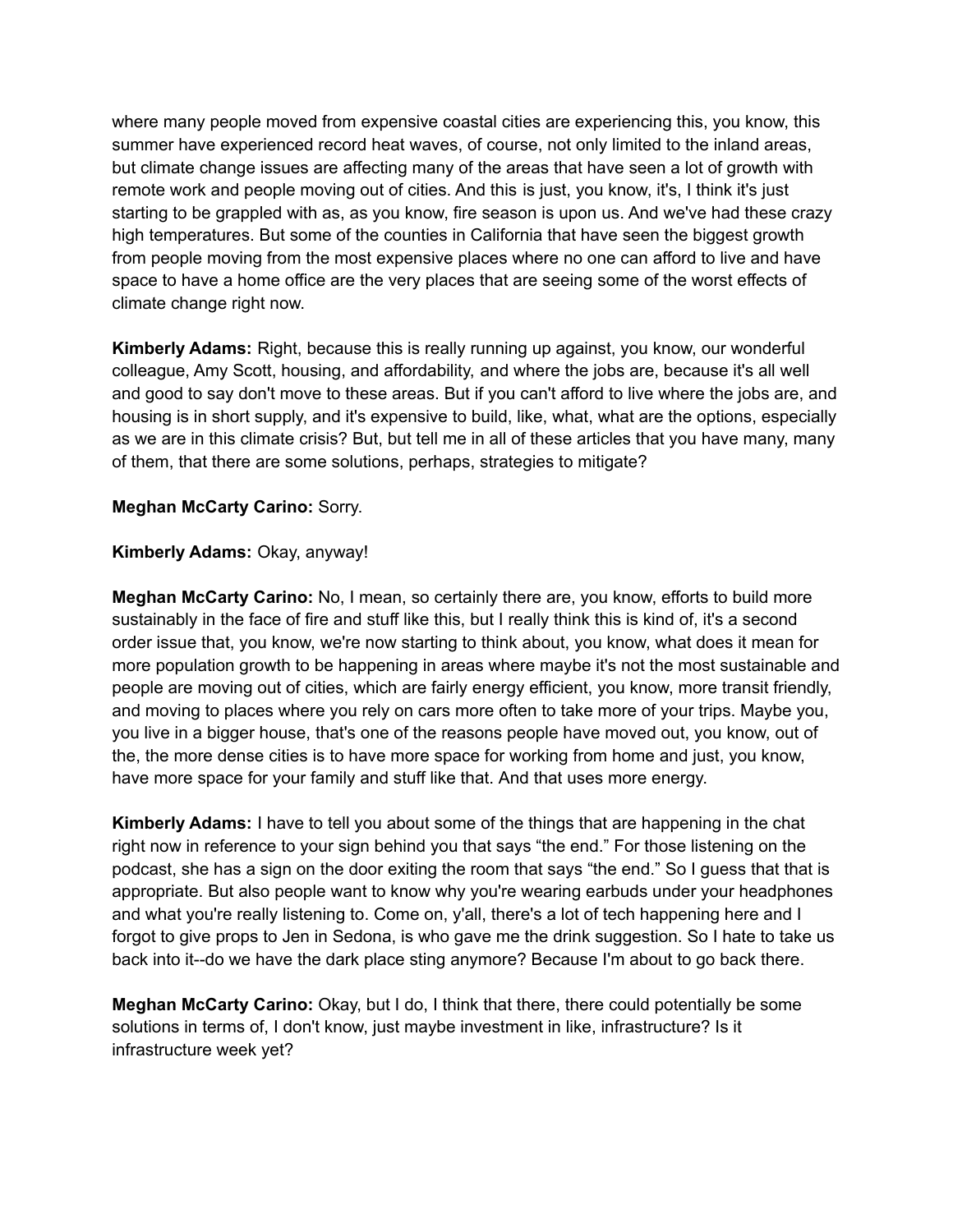**Kimberly Adams:** It's been a real-life infrastructure week with a real-life infrastructure bill. So yes, there is a ton of green energy and climate adaptation stuff built into that from an electric vehicle infrastructure, which we covered this week and building that out. Lots of broadband development, which could help with remote work and sort of distributing these things. So yeah, there's, as Michael from Houston points out, \$65 billion for broadband. So all of those good things. I do want to bring up another climate change story for, for my news bit, which is about the story that was in The Guardian first, I believe, but it showed up a lot of other places, which is basically that the Atlantic Meridional Overturning Circulation might collapse, which is basically the idea that the Gulf Stream might be at risk. And you may have heard of the Gulf Stream, when you're like, listening to the weather report and they're like, oh, the Gulf Stream is doing this and the Gulf Stream is, you know, something that kind of plays into the weather a lot. Yeah. And it seems to be, according to a new study published Thursday in nature climate change, that there's some early warning signals that it's not doing so hot. May be at risk of changing or perhaps collapsing, which, let's not necessarily panic, but, you know, climate crisis is real, let's just watch and maybe change some behaviors and encourage our global leaders to, you know, do better at everything. So, to prevent us--oh, go ahead.

**Meghan McCarty Carino:** What are you watching in, in the infrastructure talks the most?

**Kimberly Adams:** Whether it gets done. Really, you know, there's 2700 pages of this thing. There's all sorts of influences at play and lobbying money flowing into this and political, like, negotiations about how they're going to represent this back in their districts. And so unfortunately, the content of the bill is almost less, is getting less attention than the politics around it, which is kind of unfortunate, but that is how we legislate in this country. So to prevent ourselves from going completely and totally into climate apocalypse mode, or what did you call yourself earlier?

## **Meghan McCarty Carino:** Prophylactic hysteria?

**Kimberly Adams:** Oh, that too. I actually meant the other thing. What was it, like doomsday Meghan or something like that?

### **Meghan McCarty Carino:** Extinction event Meghan!

**Kimberly Adams:** Extinction event Meghan, there we go. Let's talk about something beautiful outside. I know, we don't actually have a make me smile section of this, but nevertheless I'm gonna squeeze it in because it's been sad. This weekend, the Perseid meteor shower is going to start, and there's a new moon on the  $8<sup>th</sup>$ , and so you should really be able to see the meteor shower. The absolute best day is supposed to be August 12<sup>th</sup>, but with the new moon on the 8<sup>th</sup>, you should be able to see some of those meteors, and I for one, because my uncle's birthday is on the  $7<sup>th</sup>$  and so I may be out in the boonies anyway, so I'm going to try to see if I can see some of those and yay, stars.

**Meghan McCarty Carino:** That sounds lovely. Yes. The stars are shining for you.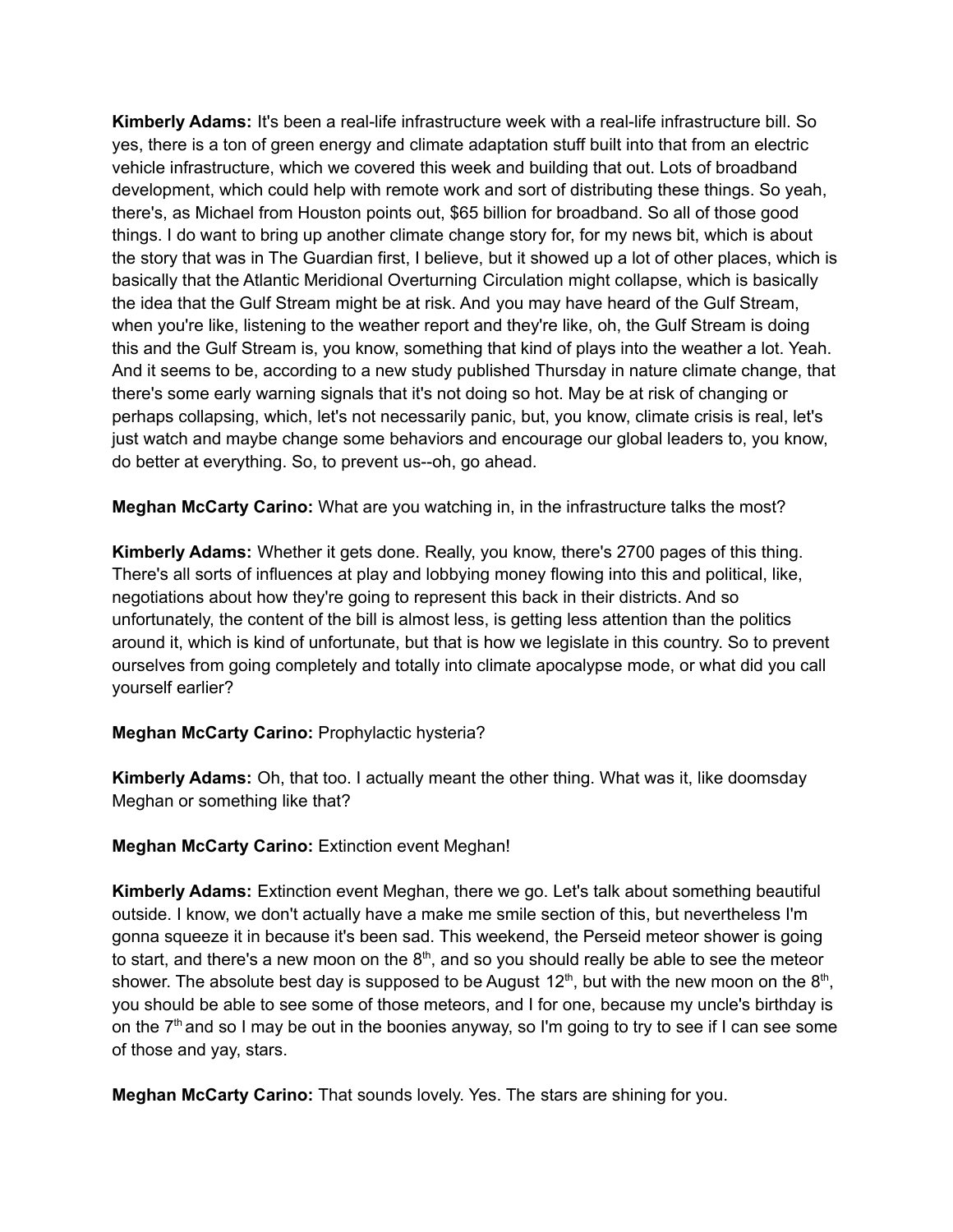**Kimberly Adams:** Aww! Thanks, Meghan. Let's play a game. Okay, this is half full, half empty, where we give you our predictions on various topics. Drew is out today, but the wonderful Lianna Squillace is here. Take it away, Lianna.

**Lianna Squillace:** Are you half full or half empty on the CDC's new 60-day eviction ban?

**Kimberly Adams:** Hmm. Half empty that it's going to actually survive the courts. Because, so after a ton of pressure from members of Congress and from the public that the CDC needed to extend this, at first the Biden administration tried to say no, Congress needs to do something. And Congress was like, well, we already appropriated all this money to help people and landlords, renters and landlords, deal with the backlog but the states aren't doing it. And so then the Biden administration was like, states, please give away this money. And then the eviction moratorium ran out, and it was still going to actually affect people. So the Biden administration was like, okay, fine, we're gonna extend this eviction moratorium. But the Supreme Court has already kind of said that the CDC probably overstepped its authority a bit with this. So of course, it's being challenged. But what the Biden administration and Democrats seem to be hoping is that the time it takes to litigate this newest moratorium, which is slightly different from the last one, is going to be enough time to get more of that money through the pipelines and hopefully keep people in their homes, and so, half empty on it standing up, but maybe half full on some of those funds actually getting to people.

**Meghan McCarty Carino:** Yeah, I'm gonna, I'm gonna say half full on just the, you know, having a little bit more time to sort things out, it's triage, it's triage. And hopefully it's better than nothing for the folks that are in dire straits. So I'm gonna, I'm gonna say triage is better than no triage. Half full.

**Kimberly Adams:** Okay. Great. Next topic.

**Lianna Squillace:** Are you half full or half empty on privacy nutrition labels?

**Meghan McCarty Carino:** I'm gonna say half empty. Given the relationship of sort of me to regular nutrition labels, I don't, I don't necessarily think they do that much. No, but so you know, Apple added these nutrition labels. We covered it on tech this week. You know, back, back along when the new iOS came out, which prompts you to, whether you want to be tracked by apps or not. Google is doing something similar with the nutrition labels, but not adding the ask. So you won't be asked. So you kind of have to go look, seek out the information for yourself and decide. A lot of that information is probably already out there for the curious person. So I don't know the degree to which just having the information available to consumers is really the same as giving consumers a real choice in whether they want to be tracked or not. So I'm gonna go half empty.

**Kimberly Adams:** I'm gonna go half full only because it seems Facebook is freaking out about it, which seems to indicate that it's actually gonna do something. And yes, the curious consumer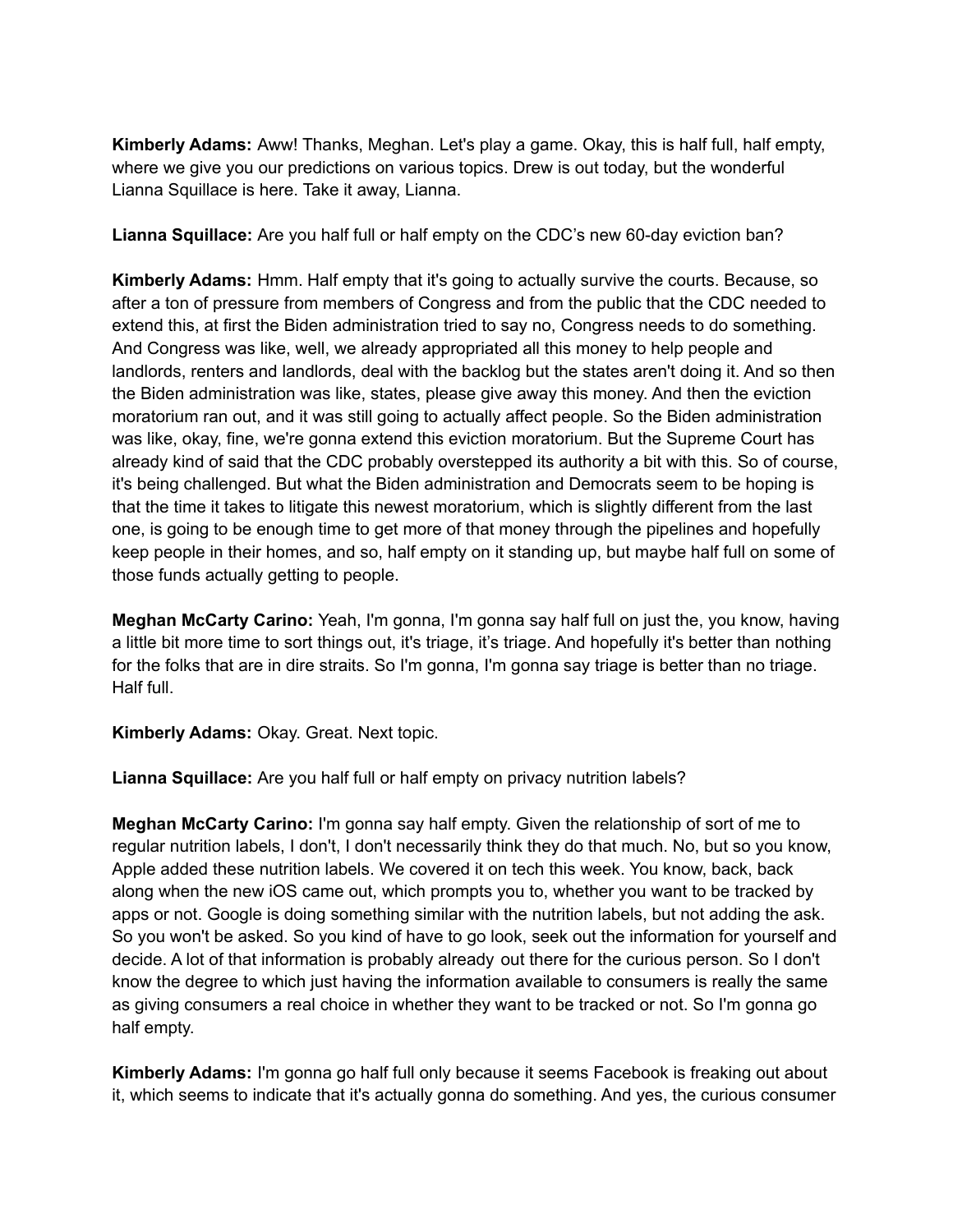could look at a privacy policy and know what's up, assuming they're not lying, the privacy policy, which happens all the time, but I mean, who looks at those, and I think getting a prompt in your face as you're downloading something is a little bit different. And even being able to, when you go to the App Store and see what's in there, like, this is what they're doing, it may be a little bit different, or at least potentially prompt some best practices if they get rewarded in the app store. That--what did I say? Did I say half full? I don't know. And I don't even have any booze in this. Next!

**Lianna Squillace:** Okay, are you half full or half empty on whether or not half of the cars sold by 2030 are going to be electric?

**Meghan McCarty Carino:** I'm to say, I'm half full. Oh, we're both half full! I'm half full because the auto industry is on board with it and having something, having a policy that basically, you know, takes it like so it's not completely in their hands, having, having it be a matter of policy, which hopefully also will make it a matter of some kind of, you know, incentives and that kind of stuff in order to meet that mandate. I think we'll, you know, automakers like that and automakers are on board with wanting to sell more electric vehicles as they transition their business models in major ways to pumping out more EVs, so because of the kind of marriage of industry and government here. gonna go half full. I mean, I don't necessarily think it's enough and maybe it's not fast enough, but I'm gonna go half full on it actually happening.

**Kimberly Adams:** Yeah, that's, yeah, Sarah Schlosser and a bunch of other people in the YouTube chat are saying like, you know, half empty because it's not a big enough goal. And someone else in discord who it flew by already was saying that what will our electric grid look like? And is our electric grid going to get enough infrastructure to support that? And not to mention all the used cars on the market. And so if we're talking about 2030 and what does an average car last if you really keep it up, like what, 10, 15 years? So that means, you know, all of those cars that are new and not EV at the moment would have to just stop existing. But I guess the new goal is for new cars, so anyhow, it's-- Kristin Schroeder, public mass transit, all caps, got it. That's what we really need. Half full on public-- full full on public mass transit. Alright, what else we got?

**Lianna Squillace:** Are you half full or half empty on ever given tourism?

**Meghan McCarty Carino:** Wait, what is ever given--I don't know what this is.

**Kimberly Adams:** I'm guessing it has to do with the boat in the, that was stuck in the Suez Canal.

## **Meghan McCarty Carino:** Oh! Oh!

**Lianna Squillace:** Yes. Yes, it's the boat. They're talking about the boat. Apparently you can get on a smaller boat, and then be ferried past the much larger boat.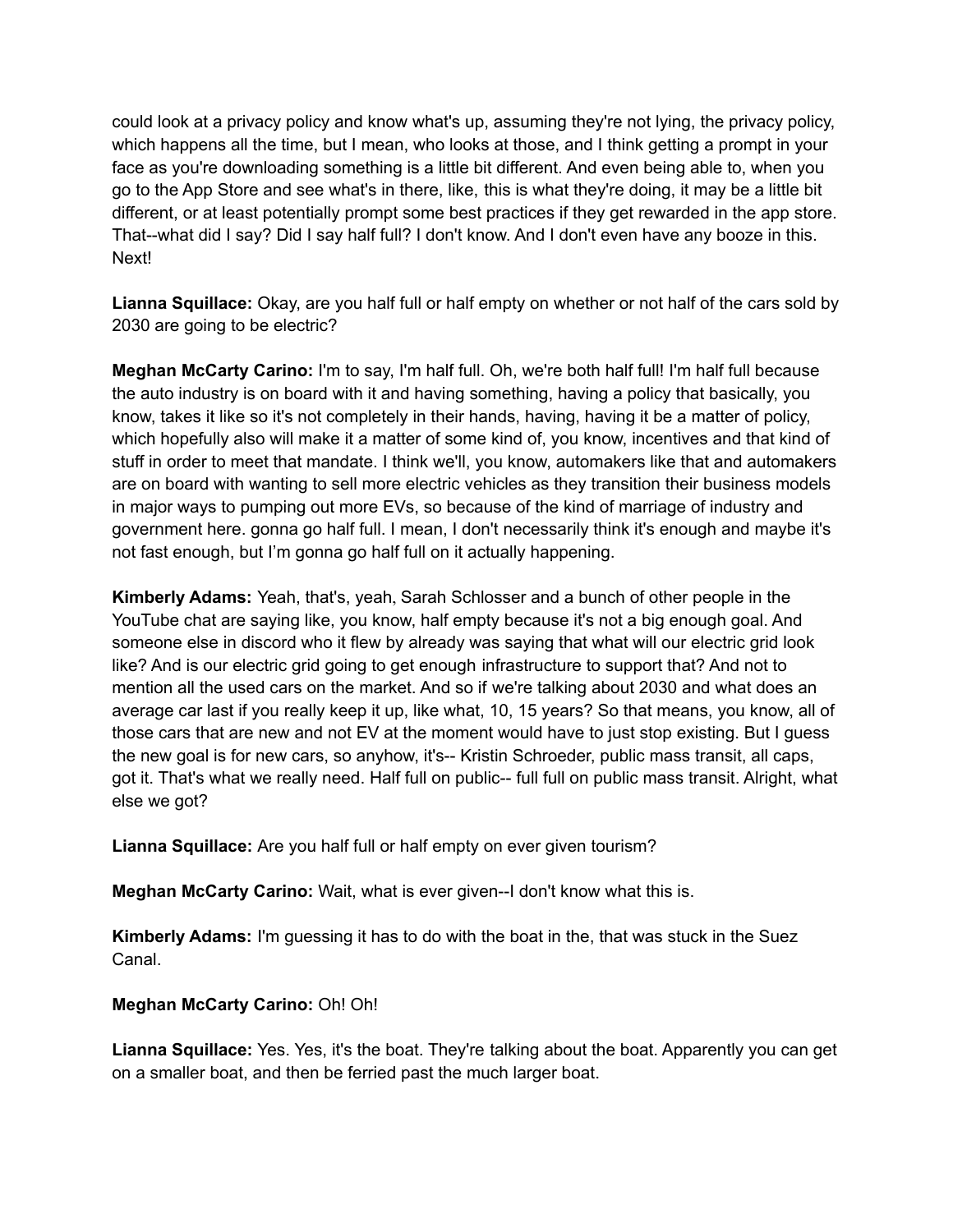**Meghan McCarty Carino:** Hmm, this feels a little bit like Titanic tourism or something. It's like, you wanna be on a--well, yeah. You know, like, let's tour something that didn't work right.

**Kimberly Adams:** Oh, okay. Oh, Meghan.

**Meghan McCarty Carino:** I mean, I just don't know what that tour would be like, you know, it's like, I just don't.

**Kimberly Adams:** You get to look at a big boat, and it's, it's an Instagram tour effectively. It's like, selfie!

**Meghan McCarty Carino:** Lianna**,** where will these tours take place? It's not still stuck, so.

**Lianna Squillace:** I believe Rotterdam.

**Kimberly Adams:** It's at the port of Rotterdam, I think. Yeah.

**Meghan McCarty Carino:** So it's just a tour of a boat that gets stuck in a port.

**Kimberly Adams:** I'm not even sure you can get on the boat.

**Lianna Squillace:** I don't think you can--I think you literally just can see it from another boat.

**Meghan McCarty Carino:** I can see it online! What?

**Lianna Squillace:** Yeah. You sound pretty half empty to me.

**Meghan McCarty Carino:** I'm gonna say half empty on this.

**Kimberly Adams:** I also have to shout out Elise in Dallas, who, you know, if, this is a little bit geographically odd, but there are pyramids relatively close by that have been around for thousands of years but okay, let's look at an engineering fail.

**Meghan McCarty Carino:** Exactly. That's what I'm talking about.

**Lianna Squillace:** Instead of an engineering marvel.

**Kimberly Adams:** Okay, what--do we have another one, Lianna?

**Lianna Squillace:** That's it.

**Meghan McCarty Carino:** That's it. That's all she wrote.

**Kimberly Adams:** Oh my God, we survived.